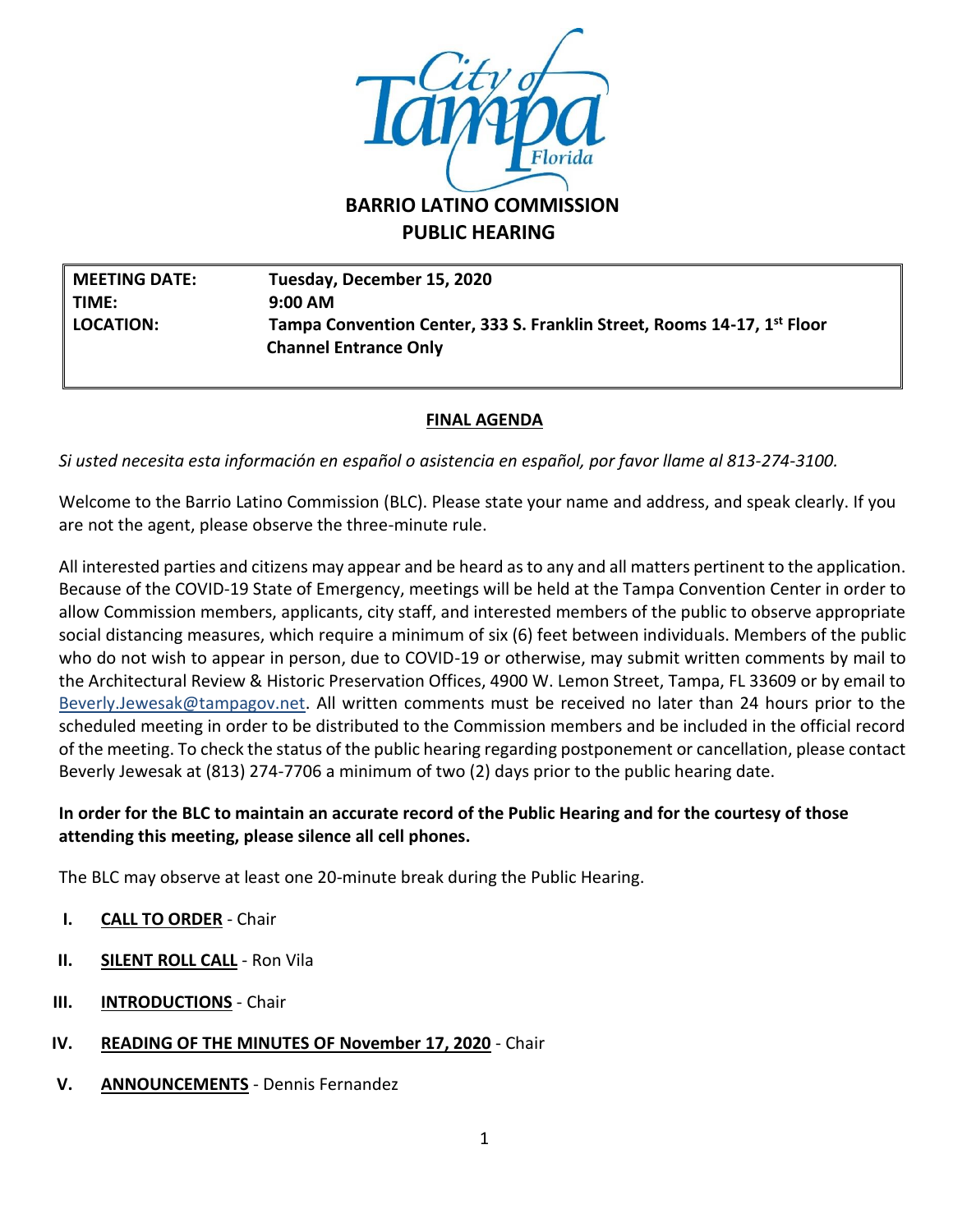#### **VI. CONFLICT OF INTEREST/EX PARTE COMMUNICATION** – Camaria Pettis-Mackle

- **VII. CONTINUATIONS** Ron Vila
- **VIII. SWEAR-IN**

.

- **IX. ITEMS TO BE REVIEWED:**
	- **BLC 21-14/** OWNER: Nick Capitano, Inc. & **TA-CPA 23** Ybor Land LLC. AGENT: Mark Bentley DISTRICT: Ybor City LOCATION: 1402 N. 19th Street & 1802 E. 3rd Avenue REQUEST: **Recommendation:** Comprehensive Plan Amendment from GMU-24 to UMU-60 PURPOSE: Commercial
	- **BLC 20-167** OWNER: Alfonso Architects Inc. & Alfonso Equities LLC
		- AGENT: Angel Del Monte
		- DISTRICT: Ybor City
		- LOCATION: 1705 N. 16th Street & 1704 N. 17th Street
		- REQUEST: **Variance** 1. Height Increase from 45'-0" to 54'-0"
			- 2. Chapter 27-283.15(5) To reduce the dimension of required loading space form 12'x60' for tractor trailers to 12'x30' for local delivery.
			- 3. Chapter 27-283.15(4) To allow maneuvering in the Right-of-Way for the loading space.
			- **Certificate of Appropriateness** -New Construction: 2 Buildings-Apartments

and Mix-Use

Site Improvements Renovation of Contributing Structure

PURPOSE: Commercial

**BLC 21-12** OWNER: Ybor Nuccio, LLC AGENT: Tyler Hydson DISTRICT: Ybor City LOCATION: 1804, 1806 & 1808 E. 4th Avenue REQUEST: **Certificate of Appropriateness** -New Construction: Mixed Used Building Site Improvement PURPOSE: Commercial